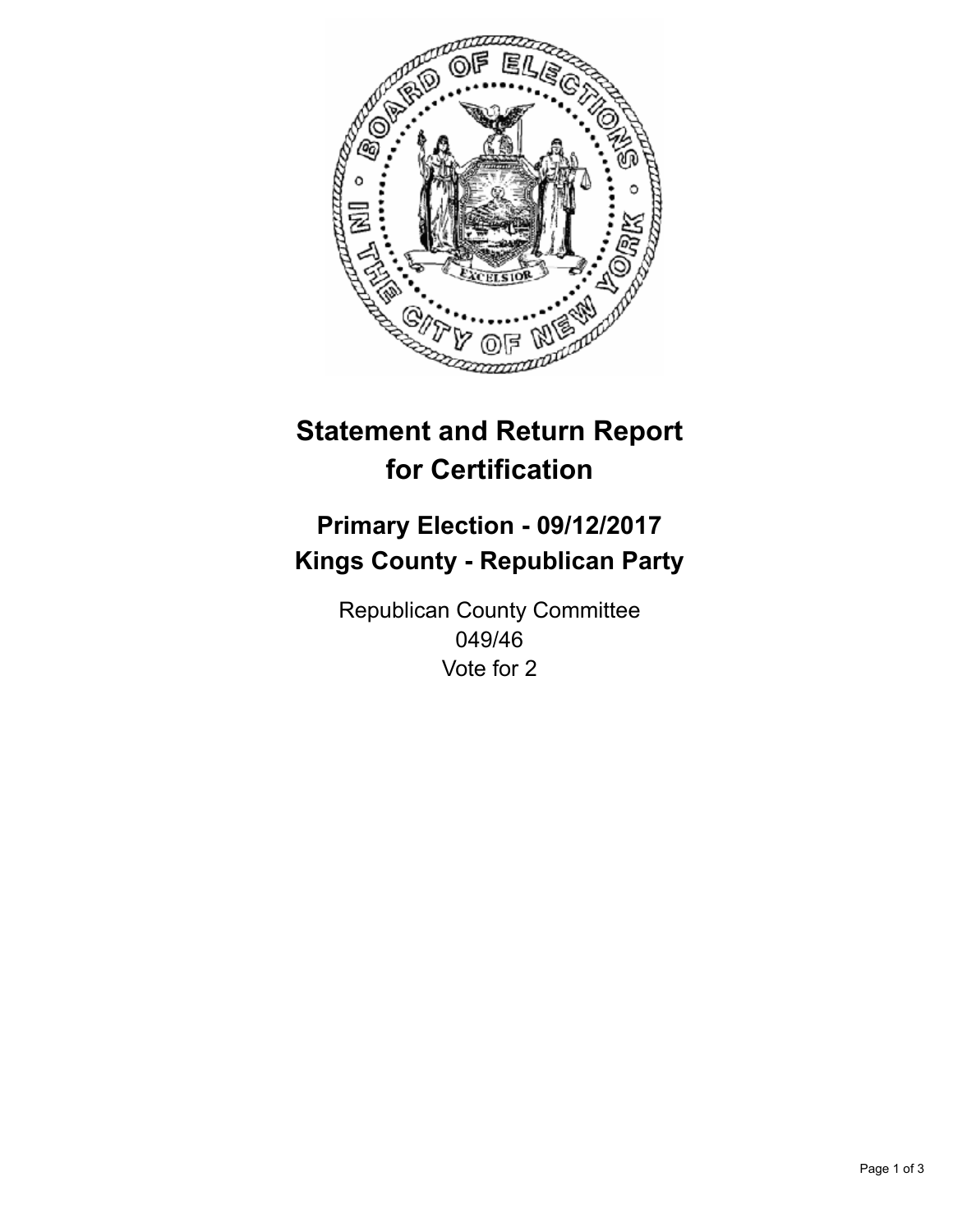

## **Assembly District 46**

| PUBLIC COUNTER                                           | 38 |
|----------------------------------------------------------|----|
| <b>MANUALLY COUNTED EMERGENCY</b>                        | 0  |
| ABSENTEE / MILITARY                                      | 5  |
| <b>AFFIDAVIT</b>                                         | 0  |
| <b>Total Ballots</b>                                     | 43 |
| Less - Inapplicable Federal/Special Presidential Ballots | 0  |
| <b>Total Applicable Ballots</b>                          | 43 |
| <b>MARY ARNDT</b>                                        | 15 |
| <b>SILVIA MURRAY</b>                                     | 15 |
| <b>JOSEPHINE GHORRA</b>                                  | 5  |
| DENNIS G. PAPPANICHOLAOU                                 | 8  |
| <b>Total Votes</b>                                       | 43 |
| Unrecorded                                               | 43 |